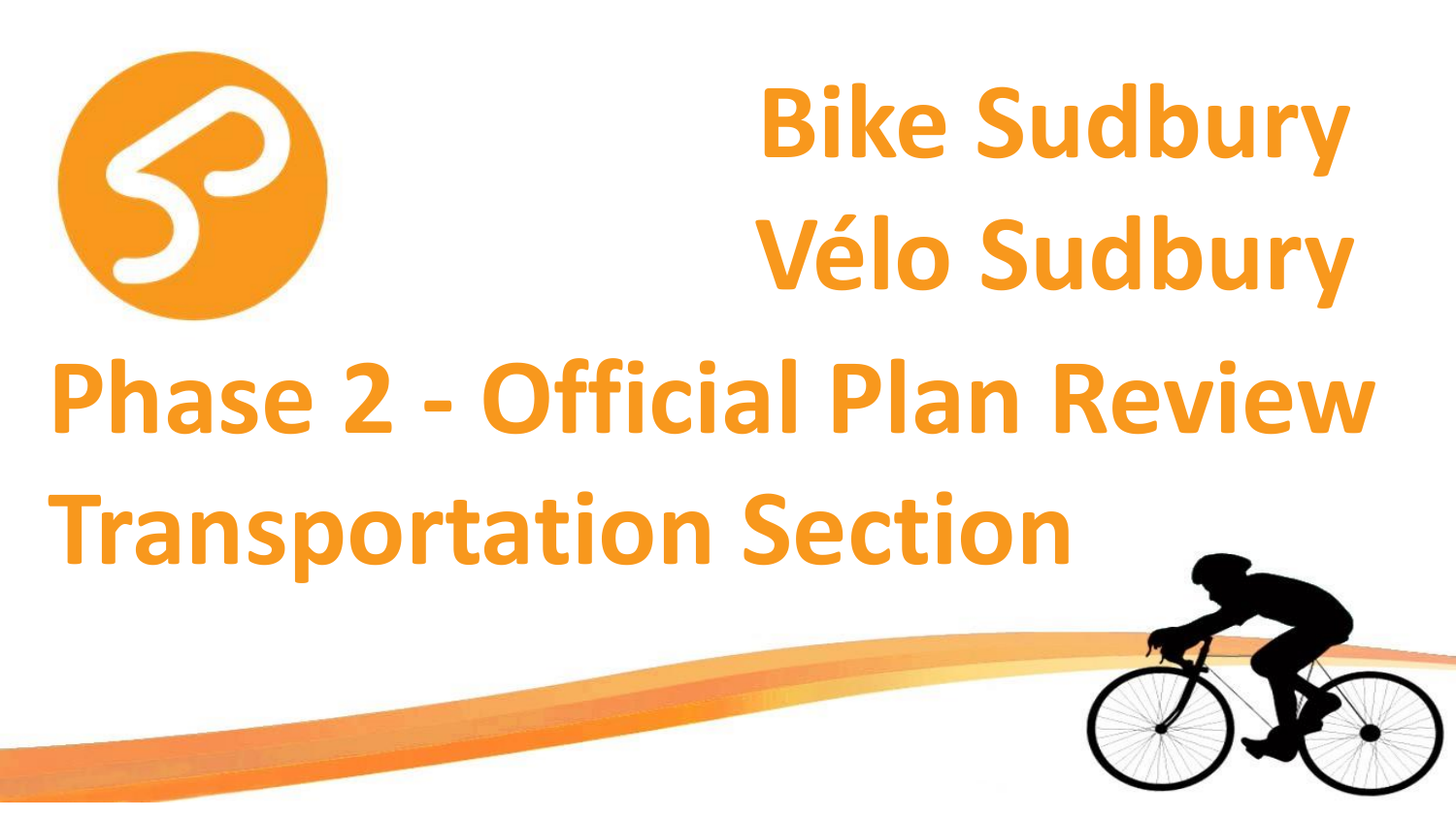

## Transportation Master Plan

Incorporate proposed policies and plans:

- Complete Streets
- Transportation Demand Management
- New street designs, including new Canadian standards and options eg narrower lane widths
- A Transportation Schedule that includes active transportation routes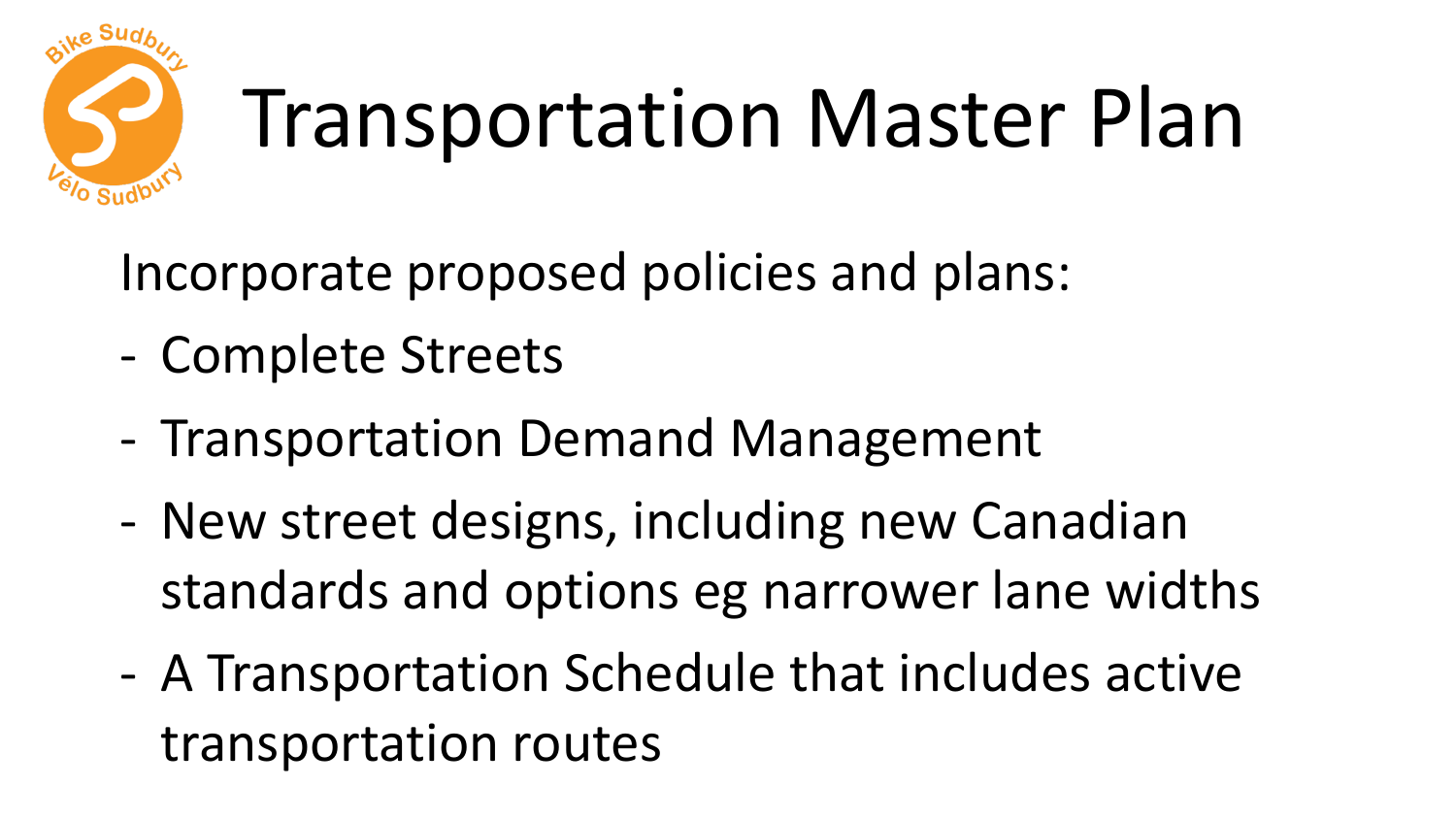

#### Other Plans

Incorporate other plans:

- Nodes and Corridor Strategies
- Lasalle Corridor Study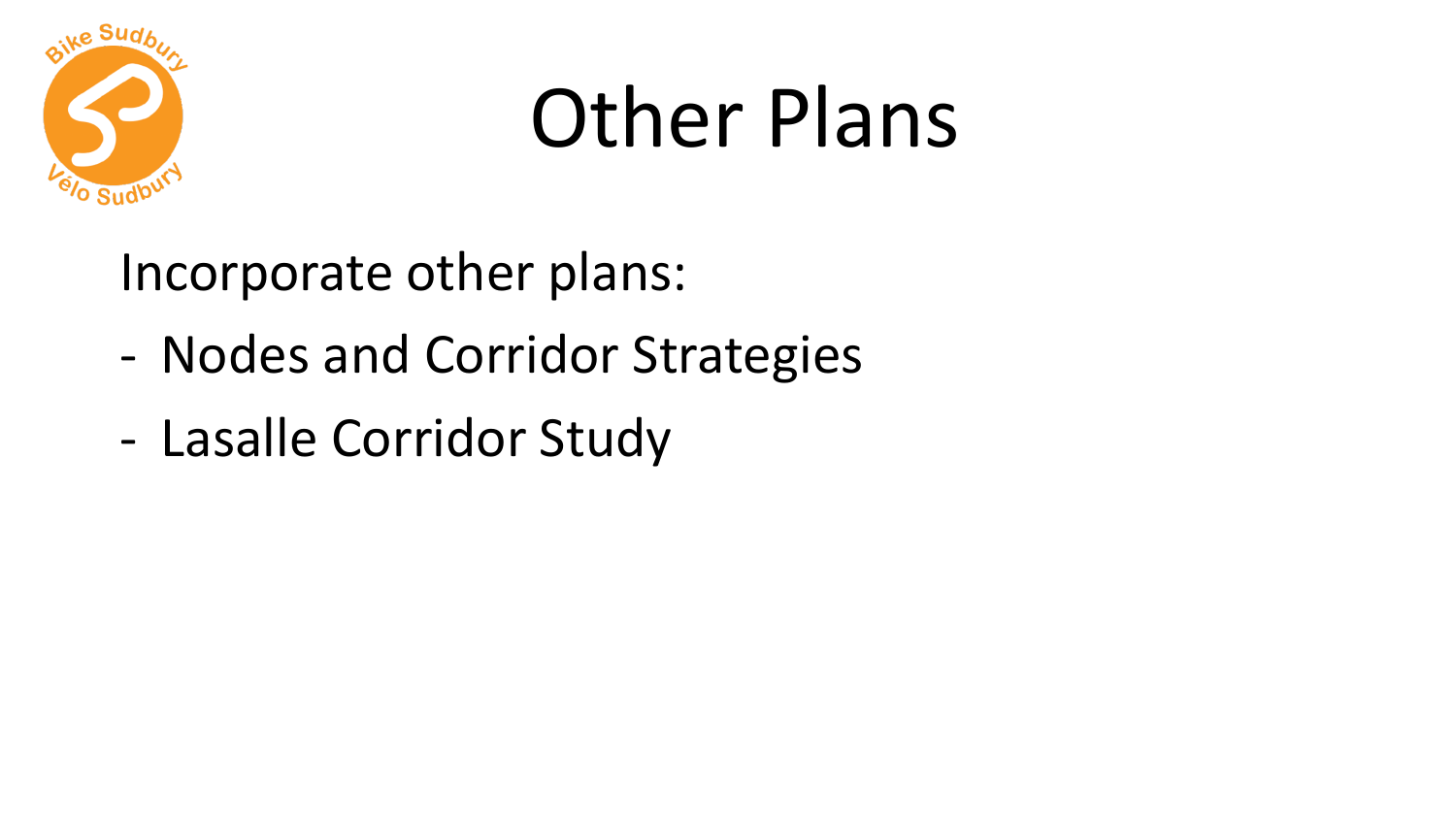

## Cycling Comfort and Safety

- Programs to ensure safety of all road users (commonly referred to as Vision Zero)
- Maintenance priorities to ensure cycling safety (including street sweeping, salt mitigation, line painting)
- Green streets: street designs that include green infrastructure, with positive impact not only on stormwater management, but also cyclist comfort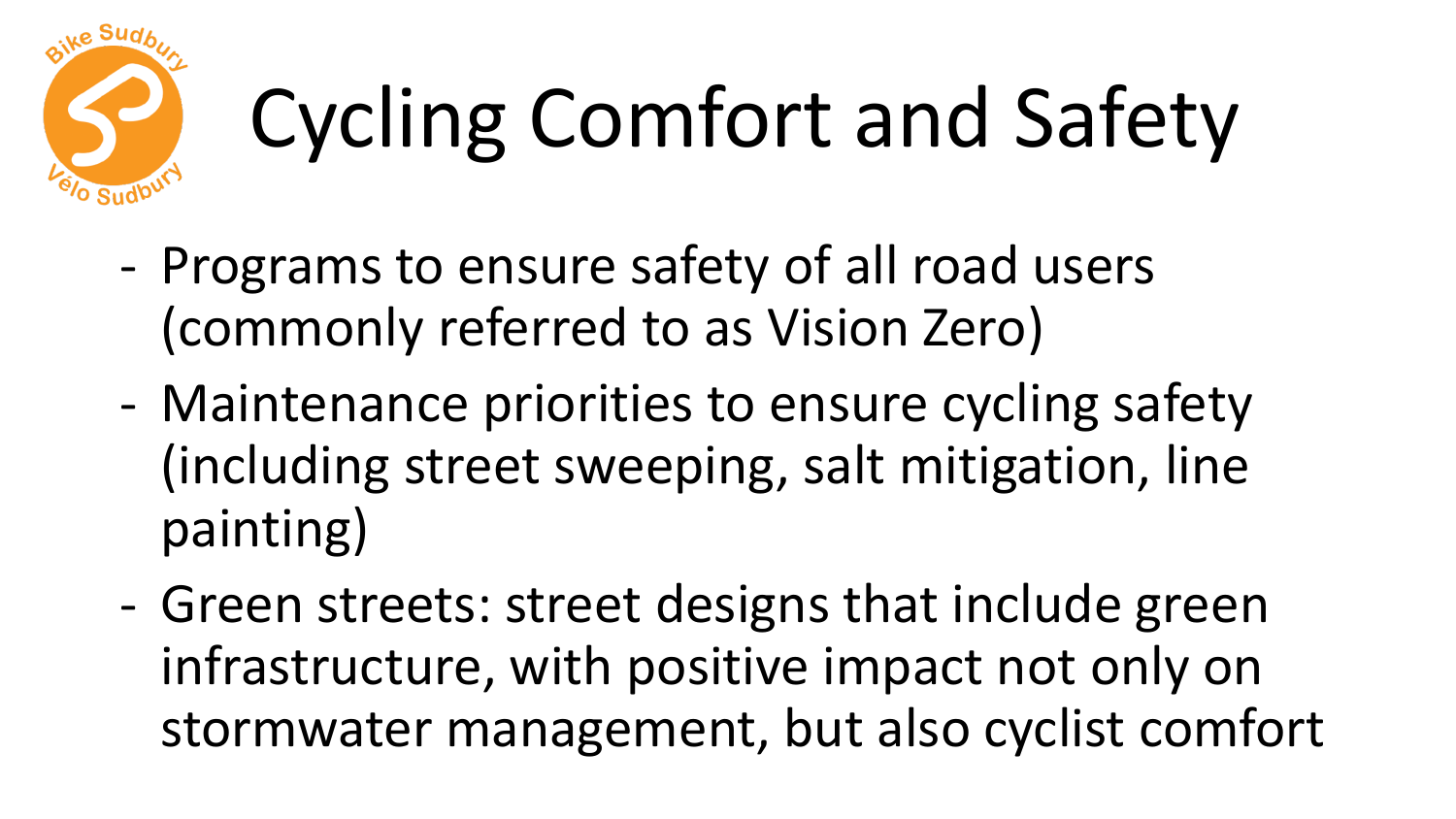

### Cycling Infrastructure

- #buildthegrid: a complete, connected cycling network that connects all the Greater Sudbury communities and neighbourhoods, and that provides safer cycling options for all ages and abilities
- Aggressive Goal: plan to complete the majority of the network within 5 years
- Include cycling in the Road Network Improvements: Implementation Priorities list
- Implement bicycle parking policies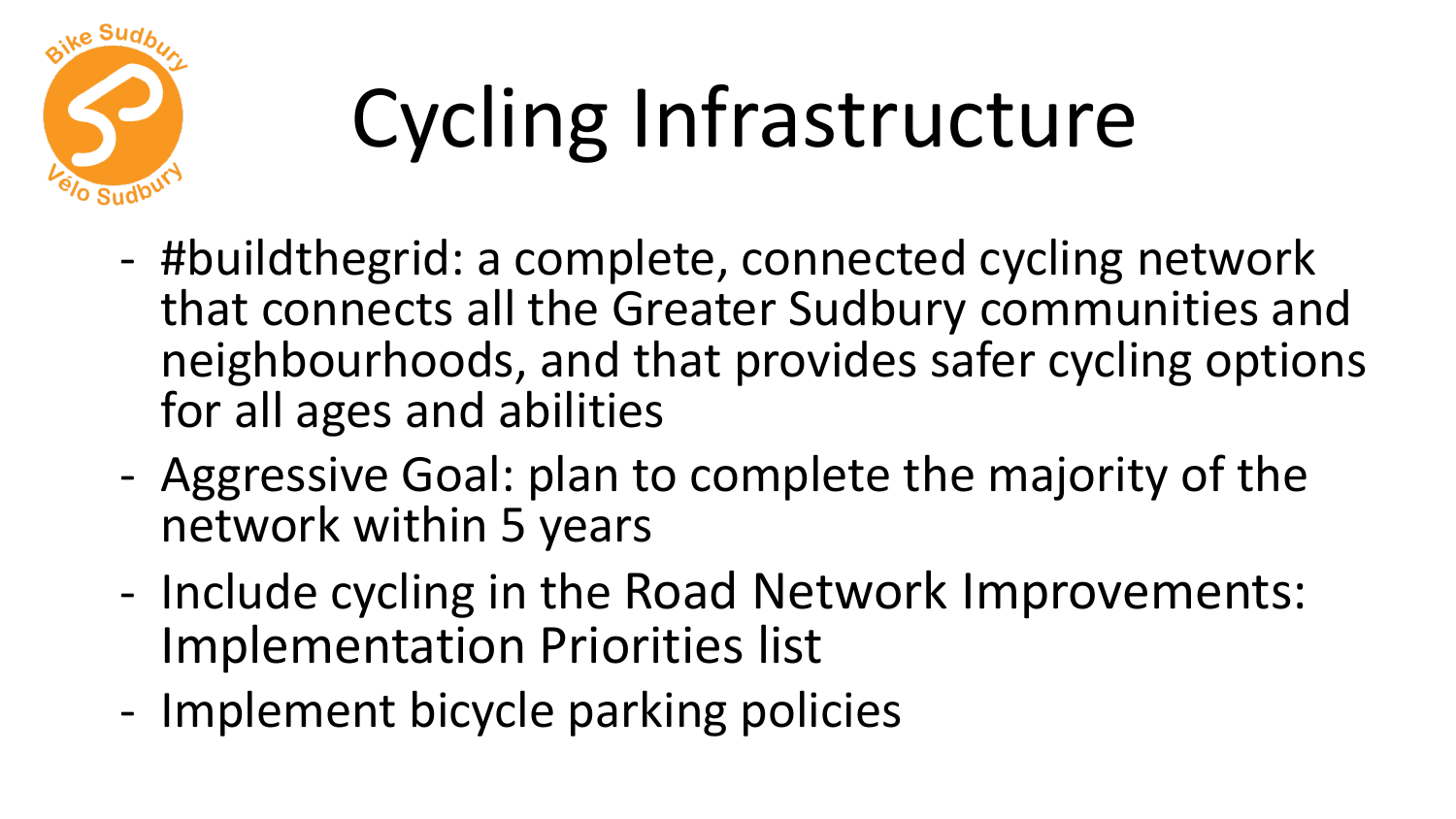

### Cycling Infrastructure

- Existing community of Sudbury #minimumgrid routes: Second, Bancroft, Howie, Southview, Bouchard, Kelly Lake, Ramsey Lake Road, Maley Drive (paved shoulders). Outstanding: Paris, Notre Dame, Lasalle, Barrydowne, Falconbridge, Lorne, Elm, Regent, Kingsway
- Community connector routes: MR 35, MR 55, MR 80, Falconbridge, Allen
- Town centre routes in communities including Azilda, Chelmsford, Capreol, Coniston, Hanmer, Lively and others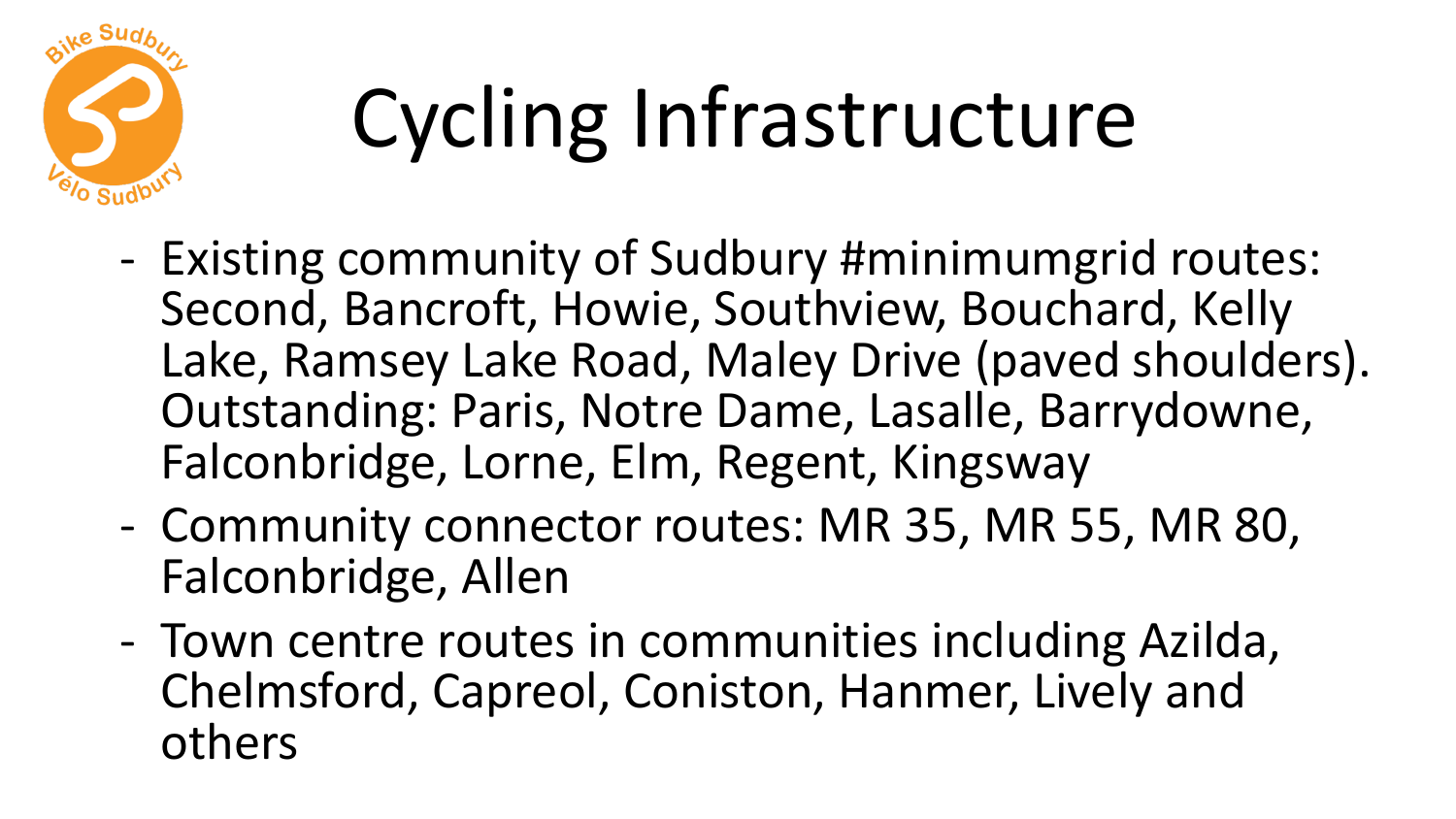

#### Cycling Infrastructure

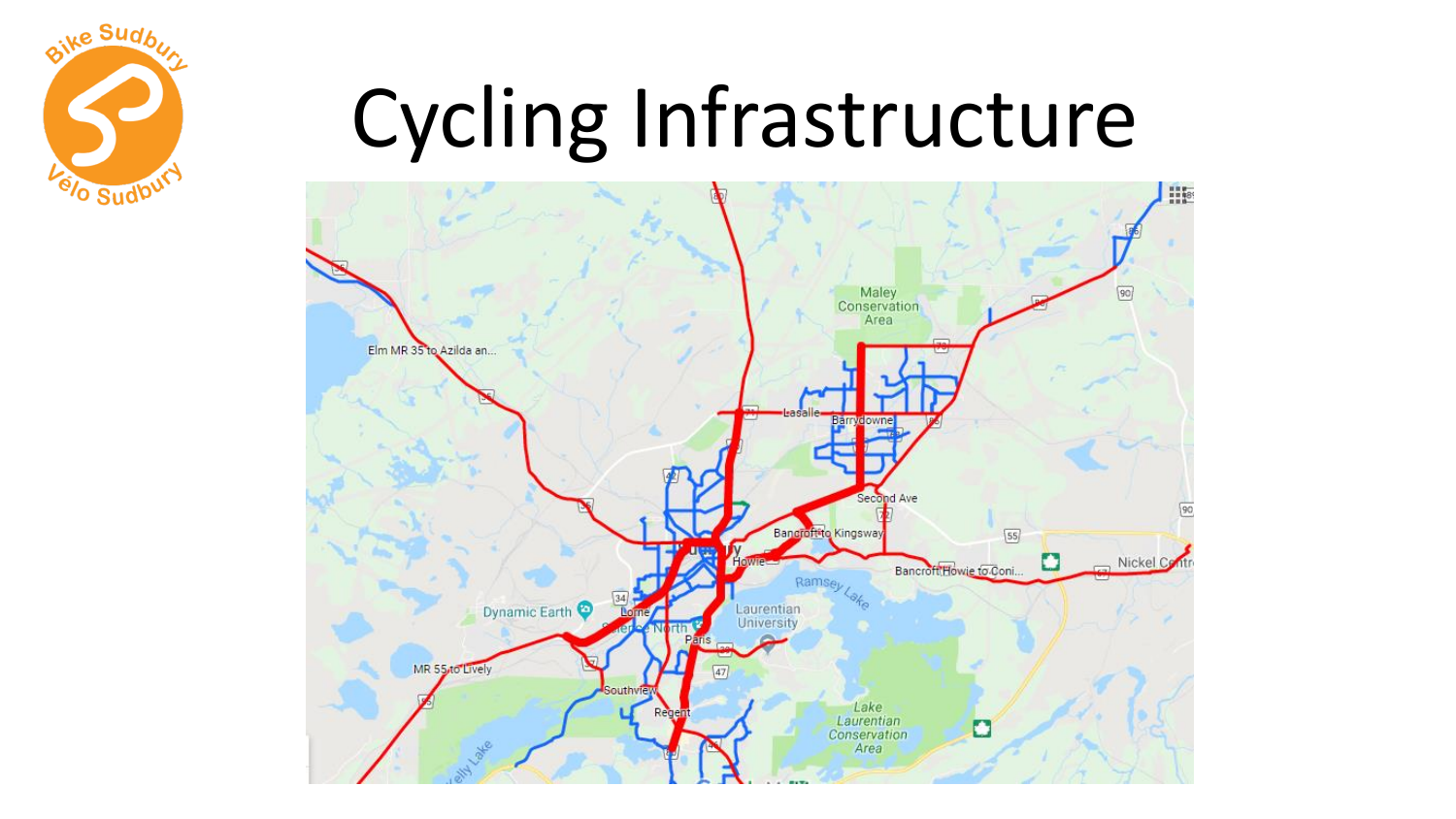

## Multi-Modal Approach

- Integration with transit, planned integration with multimodal trail/path systems
- Use Multi Modal Levels of Service that includes all modes of travel: Pedestrian Level of Service, Bicycle Level of Service, Truck Level of Service, Transit Level of Service, Vehicular Level of Service
- Traffic modelling based on TDM that includes all modes of traffic including cycling, not just car traffic (alternatives to building or widening roads)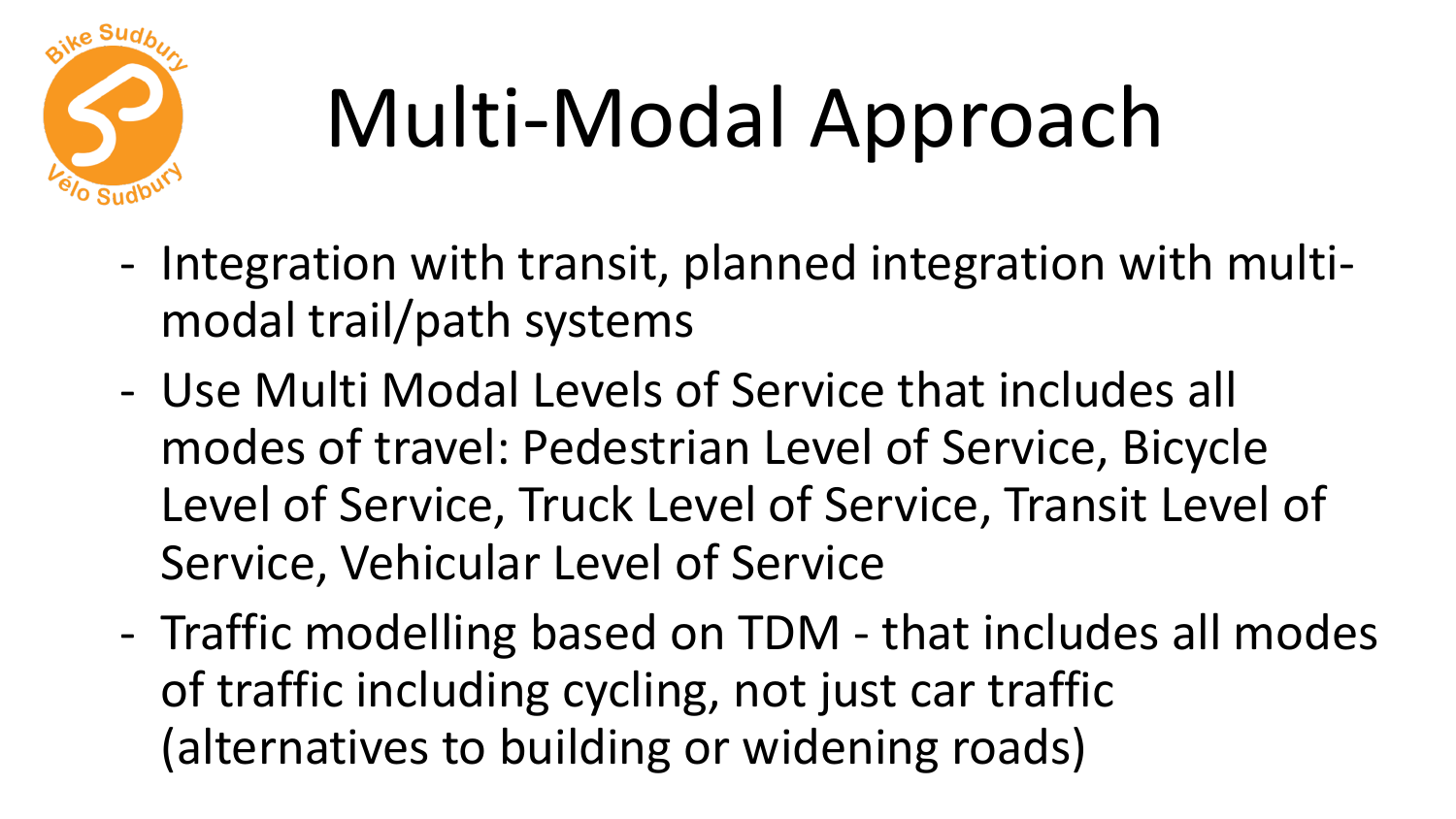

#### MMLOS Example

| <b>Road</b><br><b>Classification</b> | <b>PLOS</b>                                    | <b>BLOS</b>                                                                                                                   | <b>TLOS</b>                                                    | <b>TrLOS</b>                                                                 | <b>Auto - LOS</b>                                 |
|--------------------------------------|------------------------------------------------|-------------------------------------------------------------------------------------------------------------------------------|----------------------------------------------------------------|------------------------------------------------------------------------------|---------------------------------------------------|
| Paris Street -<br>Arterial           | A<br>2.0 m sidewalk<br>with $2+m$<br>boulevard | A<br>(cross-town)<br>bikeway)<br>Segregated<br>infrastructure<br>suitable for<br>almost all cyclicts<br>including<br>children | A<br>(rapid transit<br>corridor)<br>Segregated right<br>of way | D<br>With 2 travel<br>lanes: curb lane<br>width of less or<br>equal to 3.3 m | E<br>Volume to<br>capacity ratio:<br>0.91 to 1.00 |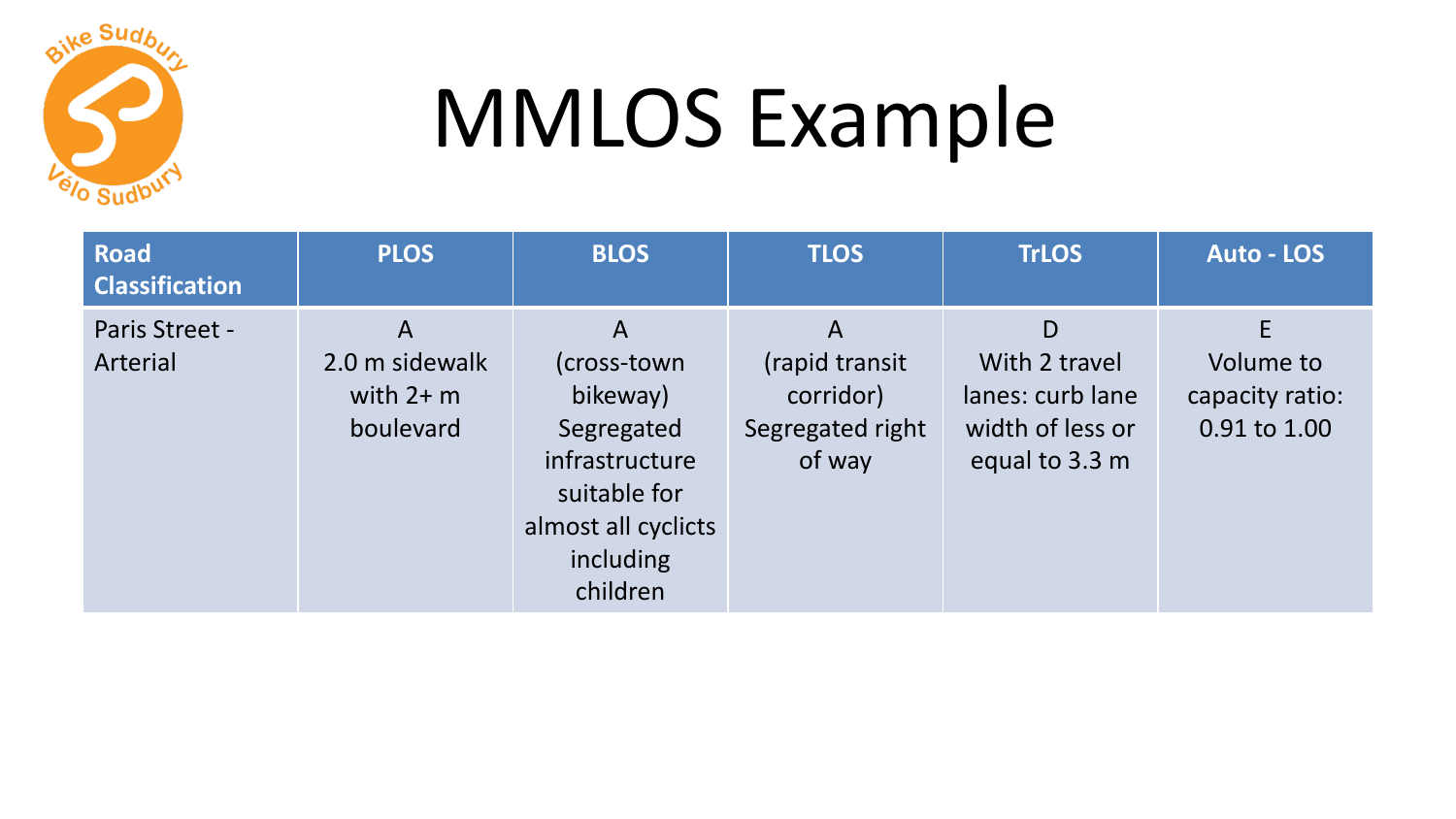

### Land Use Planning

- Planning that supports cycling, cycling infrastructure, and cycling connections in new developments
- Urban design guidelines and site plan guidelines that identify connectivity and access to cycling routes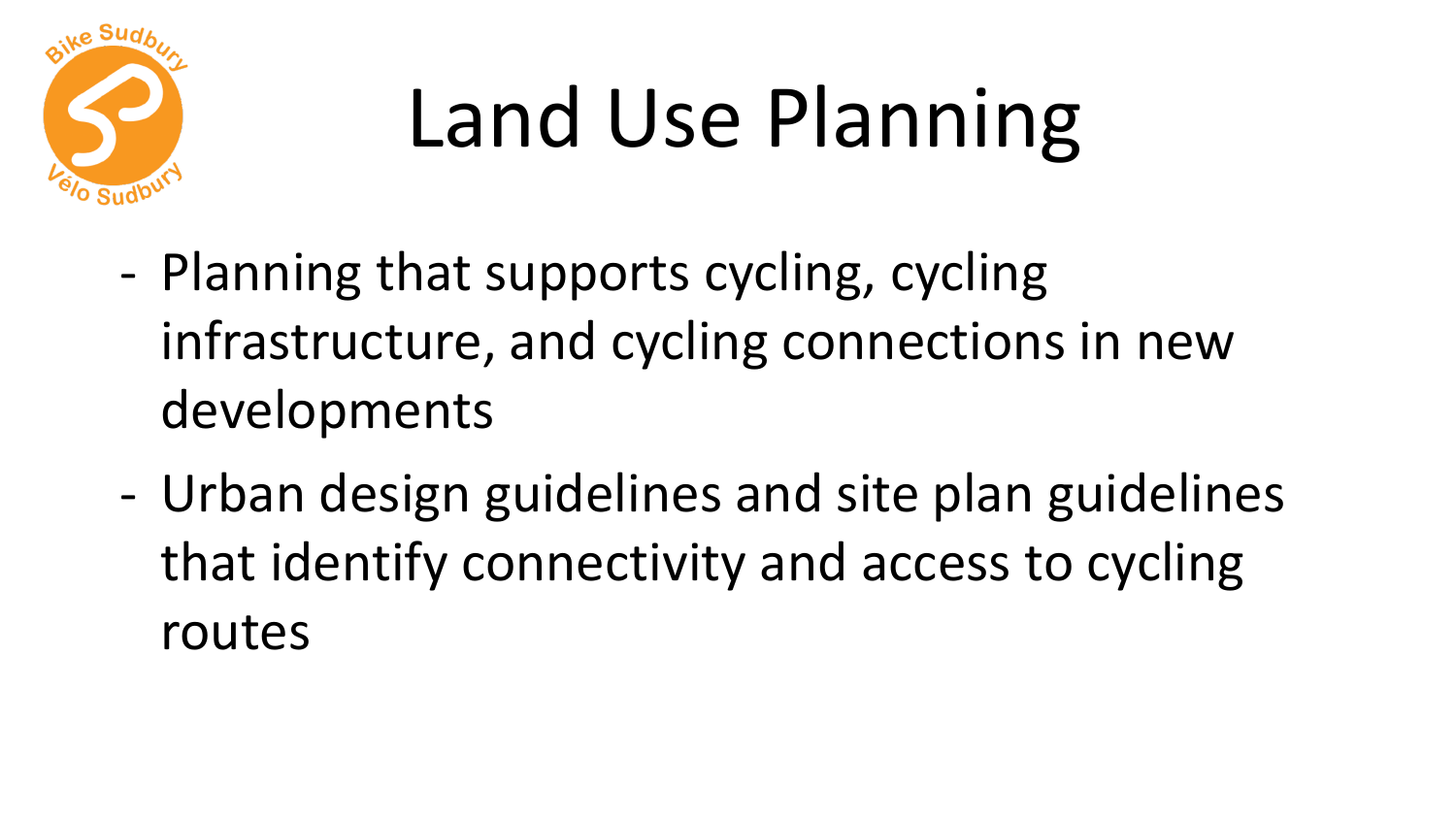

#### Climate Change

- Integration with climate change initiatives
- Integration with carbon emission reduction goals
- Quantitative goals to increase mode share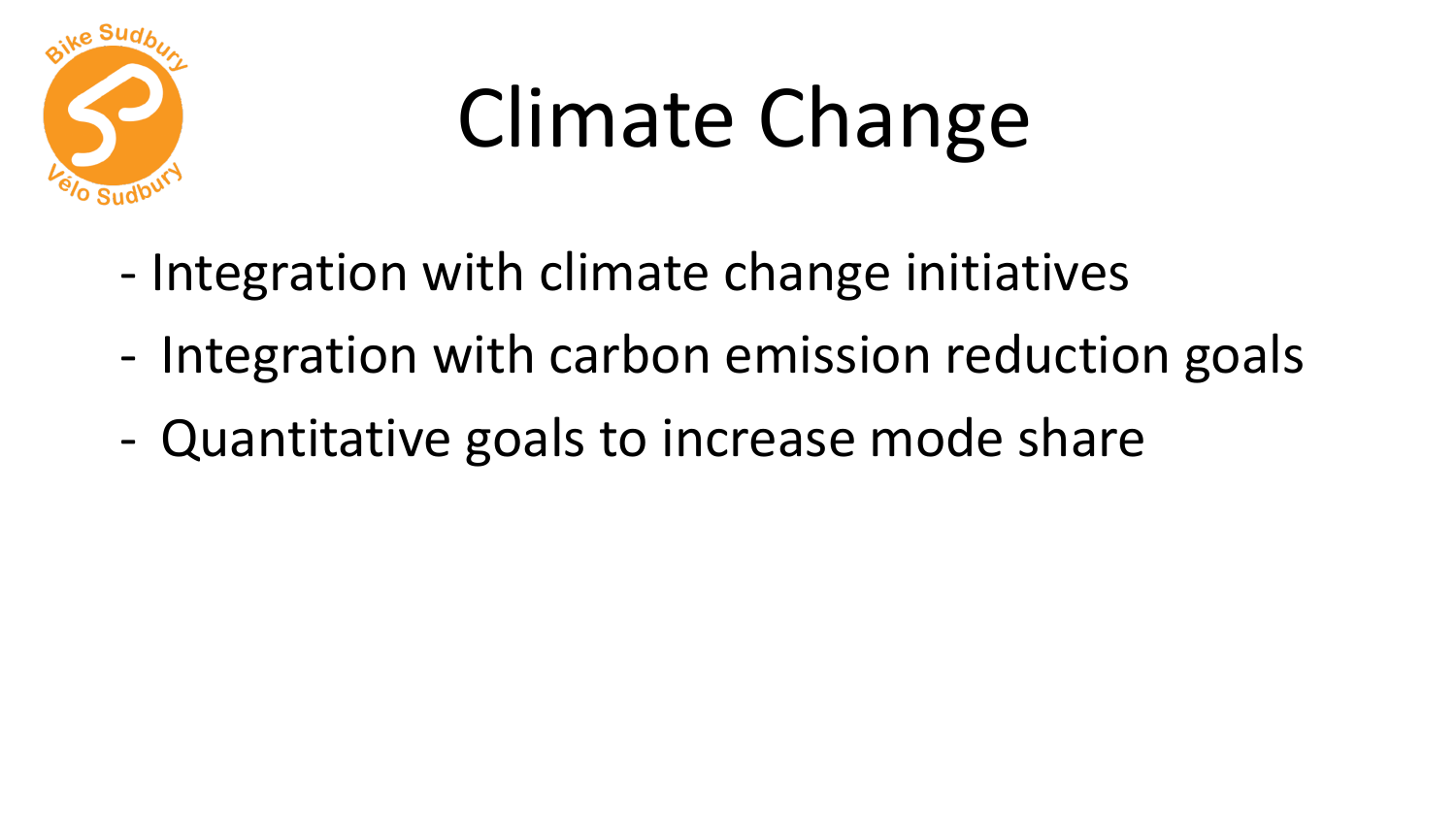

### Fiscal Responsibility

- Cyclists are taxpayers too
- We want a transportation network that is equitable, that addresses climate change, that does not have large fiscal, environmental or social impacts
- We need to concentrate on maintaining and upgrading vs new builds
- Shift dollars to multi-modal transportation, including cycling